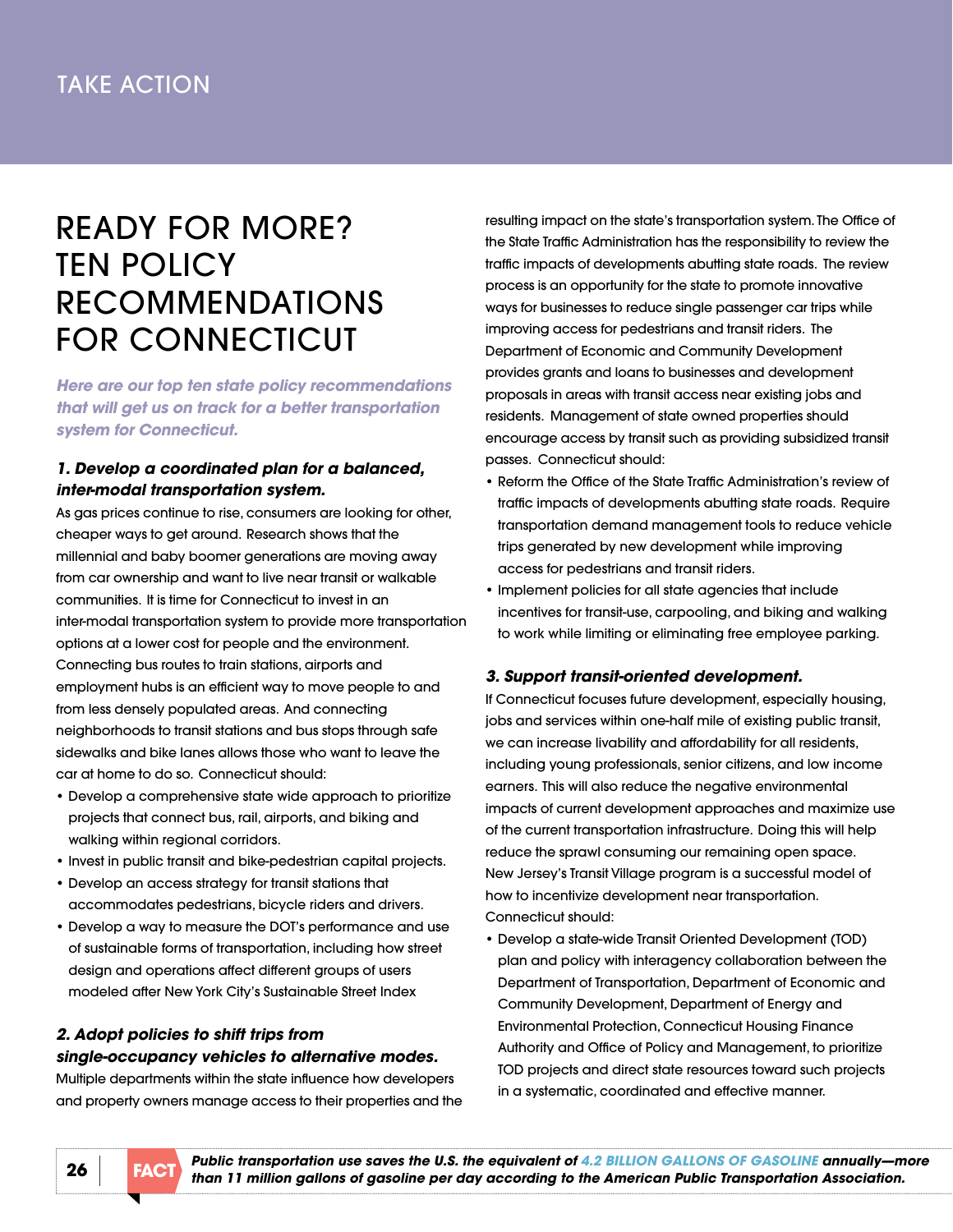- Provide technical assistance to facilitate TOD to municipalities that meet certain defined criteria for equitable TOD projects. Such assistance should include educating the citizens, town planners and the elected officials, and providing local land use commissions the tools and expertise they need to adjust their zoning codes and finance appropriate development.
- Provide dedicated funding through the Bonding Commission for transit-oriented development projects on a predictable basis rather than on a project-by-project basis.
- • Designate priority funding areas under the State Plan of Conservation and development based substantially upon areas most suited for transit oriented development.

#### *4. Implement green infrastructure best practices.*

Cost effective techniques to reduce impervious coverage, better manage stormwater runoff, reduce the amount of surface parking, and modify street widths, are having success in Connecticut, but need to be applied more widely. in the long term these techniques have a significant net economic and environmental benefit. along appropriate roads, we can install swales and basins with plantings to naturally filter rainwater and let it soak back into the ground. This saves resources by reducing the amount of concrete drainage piping we need to build and by reducing the amount of water that goes through water treatment plants and can help to reduce flooding of rivers. Establishing non-buildable buffer areas between paved areas and nearby water resources preserves water quality. natural buffers filter out pollutants, reduce erosion and provide healthy habitat. Massachusetts requires a 200 foot buffer, and some states protect even more. Connecticut should:

- Develop a Green Infrastructure set of procedures to be used by DOT during the planning, design and construction of all transportation projects.
- Adopt a statewide minimum 100 foot buffer along streams, rivers and wetlands.
- Set a statewide impervious coverage standard to be applied on a watershed-wide basis in the State Plan of Conservation and Development.
- Assess the impacts of developments abutting state roadways on the surrounding watershed area as part of the traffic study submitted to the Office of the State Traffic Administration.

# *5. fix-it-first.*

The cost of maintaining Connecticut's roads and bridges requires hundreds of millions of dollars annually to get them to a state of good repair. Building new roads is costly, time and land-consuming and often does not solve congestion problems. Repairing existing roads and bridges instead of building new roads is more economical and improves our safety when using them. Connecticut should:

- • Direct existing highway funds to repair and maintain our roads and bridges as a first priority over road or bridge expansion.
- New highway projects should only be considered if they are accompanied by new funding sources such as tolls that encourage alternative transportation such as buses, and reduce traffic through congestion pricing.

# *6. Develop stable sources of funding for transportation.*

Transportation costs for the state are unsustainable through current funding methods. Connecticut is getting less money from the federal government and yet we need to make investments in order to stay competitive and to preserve our quality of life. The state needs to identify new sources of revenue that once collected will be dedicated to funding the state's transportation system. Market incentives to reduce automobile usage, such as insurance pricing based on miles driven and congestion pricing need to be seriously considered. Public-private partnerships for improving our transportation system should be explored. and how we leverage and prioritize those funds needs to be reviewed within the context of fix-it-first, and investing in public transit and bike and pedestrian improvements.

Connecticut should:

- • Maintain current percentage of state transportation budget for public transit.
- Maintain current percentage of state transportation budget for bike and pedestrian projects.
- Keep transit fares affordable.
- Identify new sources of revenue to dedicate to the Special Transportation Fund i.e. congestion pricing, increase gas tax, or transfer car sales tax from the General Fund to the Special Transportation Fund.

**fact <sup>27</sup>** *[46% Of THE STATE'S BrIDgES were built prior to 1960. A 2011, Transportation for America report stated that](http://t4america.org/resources/bridges/)  383 Of CONNECTICUT'S 4,182 BrIDgES are rated structurally deficient.*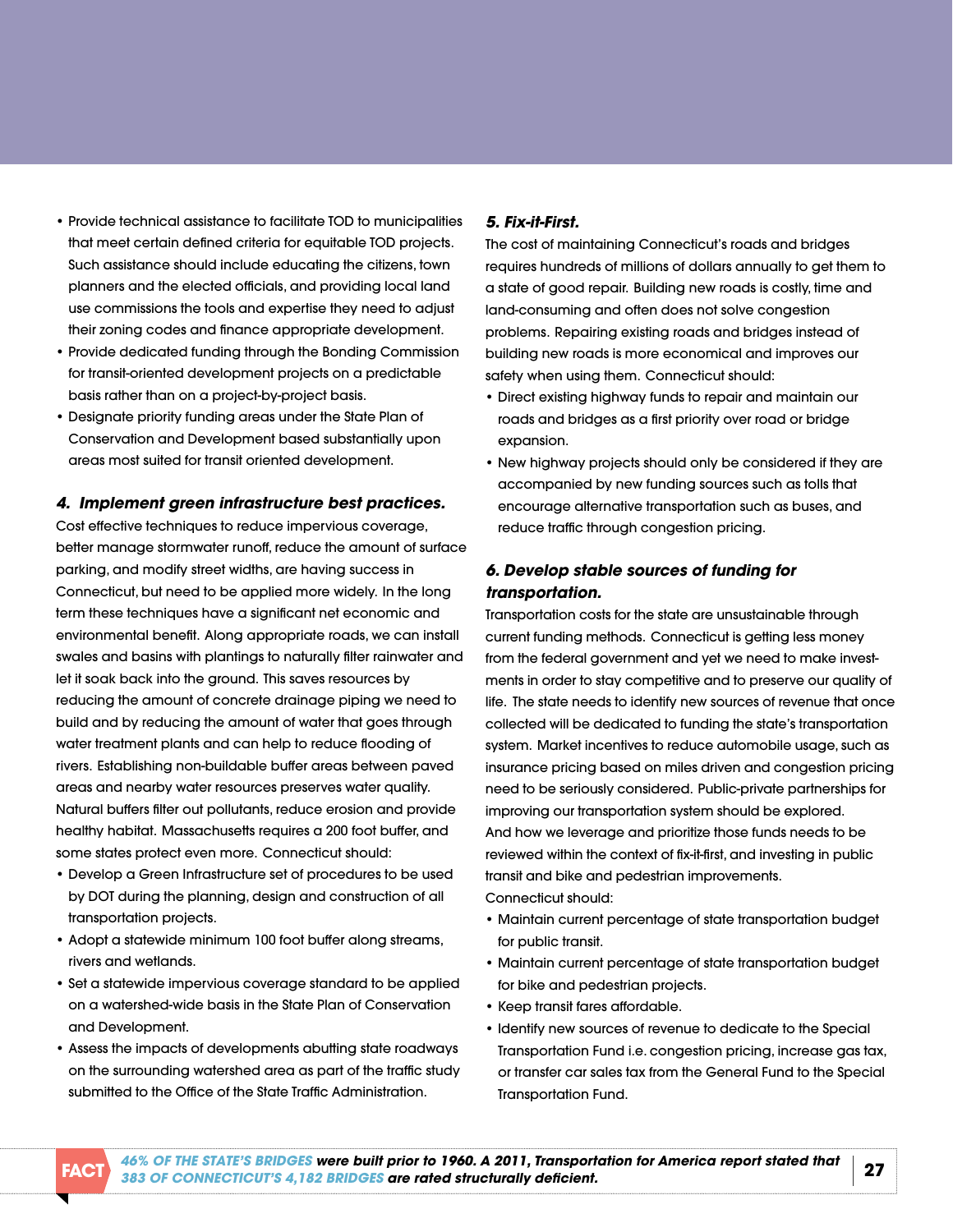# TakE aCTiOn

### *7. Make walking and biking easier and safer with low-cost and small-scale improvements.*

in 2009, Connecticut enacted the [Complete Streets law](http://www.cga.ct.gov/2009/ACT/PA/2009PA-00154-R00SB-00735-PA.htm) that requires the state and municipalities to dedicate 1% of new transportation projects funded by the state to go to bike and pedestrian improvements. unfortunately the actual implementation of this law is inconsistent and funding is frequently dropped from projects due to budgetary concerns. Enhancements for walking, biking and wheelchair use should be an immediate priority. Bike lanes, pedestrian crossings and multiuse trails are less expensive, quicker to build and healthier than new roads. Biking initiatives have made Portland (Or), minneapolis, and Pittsburgh more vibrant and livable. Connecticut should:

- Ensure all municipalities abide by the Complete Streets law so that at least 1% of DOT funding for new or retrofit projects is directed to bike and pedestrian improvements. additional bike and pedestrian protections, such as the adoption of a Vulnerable User law, that would penalize reckless drivers who seriously injure people who are using the roads responsibly for biking or walking, would be another step towards a better and balanced transportation system.
- • Dedicate an equitable and predictable funding stream for bike and pedestrian programs in the state's transportation budget.
- Invest in multi-use trails that connect our cities and towns, such as the East Coast Greenway.
- Incorporate bike lanes, sharrows, or bike boxes when planning for new streets or when re-paving streets.
- • Implement "Safe Routes to School"and"Safe Routes for Seniors" programs in municipalities to facilitate walking by children and seniors.

# *8. Improve and expand bus transit while holding the line on the fares.*

Bus service is the backbone of Connecticut's public transit system, serving both those who depend on it and those who prefer it. The newest type of bus service, bus rapid transit, uses a dedicated travel-way for buses to efficiently transport people along an exclusive route with a limited number of stops. Because the buses bypass congested roads, it is quicker and cheaper than driving a car. Connecticut has recently funded

the first bus rapid transit in Connecticut, the New Britain-Hartford Busway renamed *CTfastrak*. It will transport riders from the New Britain area and ten intermediate stops toward Hartford, ending at the Union Station transit hub. There, passengers can connect to other buses and trains including, eventually, trains to Springfield, New Haven and onward to New York, Boston and Washington when the proposed New Haven-Hartford-Springfield rail line is completed. As these connectivity improvements are made, public transit becomes easier and more popular. Connecticut should:

- Expand bus routes identified in the Transit for Connecticut 2010 "Missing Links" study done by Regional Plan Association. [This report lists specific corridors and routes where adding](http://www.rpa.org/pdf/Missing_Links_CT_Bus_Study.pdf)  transit service would be most effective.
- Implement real-time bus location system to provide schedule certainty and increase safety and convenience. The location data can also be made available to third party developers for smartphone apps.
- • Keep fares affordable.
- Implement pre-board fare collection by installing kiosks at bus stops to buy the bus ticket and utilize "reloadable" fare cards that can be swiped when entering the bus. This will speed up bus service and reduce idling time of buses.
- Dedicate existing highway lanes for buses only. It's as simple as painting bus lanes on existing highway lanes and adding signage. Buses will move people faster thereby attracting more riders.
- Install signal prioritization. This new technology utilizes a system to hold green lights for buses and minimize the time the bus idles at a red light. Speed and efficiency is critical to attracting new bus riders.
- • Improve transit websites to be more user-friendly and consistent to make transit travel easier and to increase ridership. A single statewide website that includes, or links, to all the many transit entities to allow a customer to type in a starting point, departure time and destination, and receive a travel plan using the bus and/or the train, including fare information and arrival time, is needed.
- Ensure adequate funding for Dial-A-Ride as it provides our seniors with transportation for medical appointments and community events, a service that enables many seniors to continue living independently.

**28** *[33% Of U.S. ADULTS are classified as obese compared to 15% in the 1970s according to the](http://www.cdc.gov/obesity/data/adult.html/)*  **Centers for Disease Control and Prevention.**